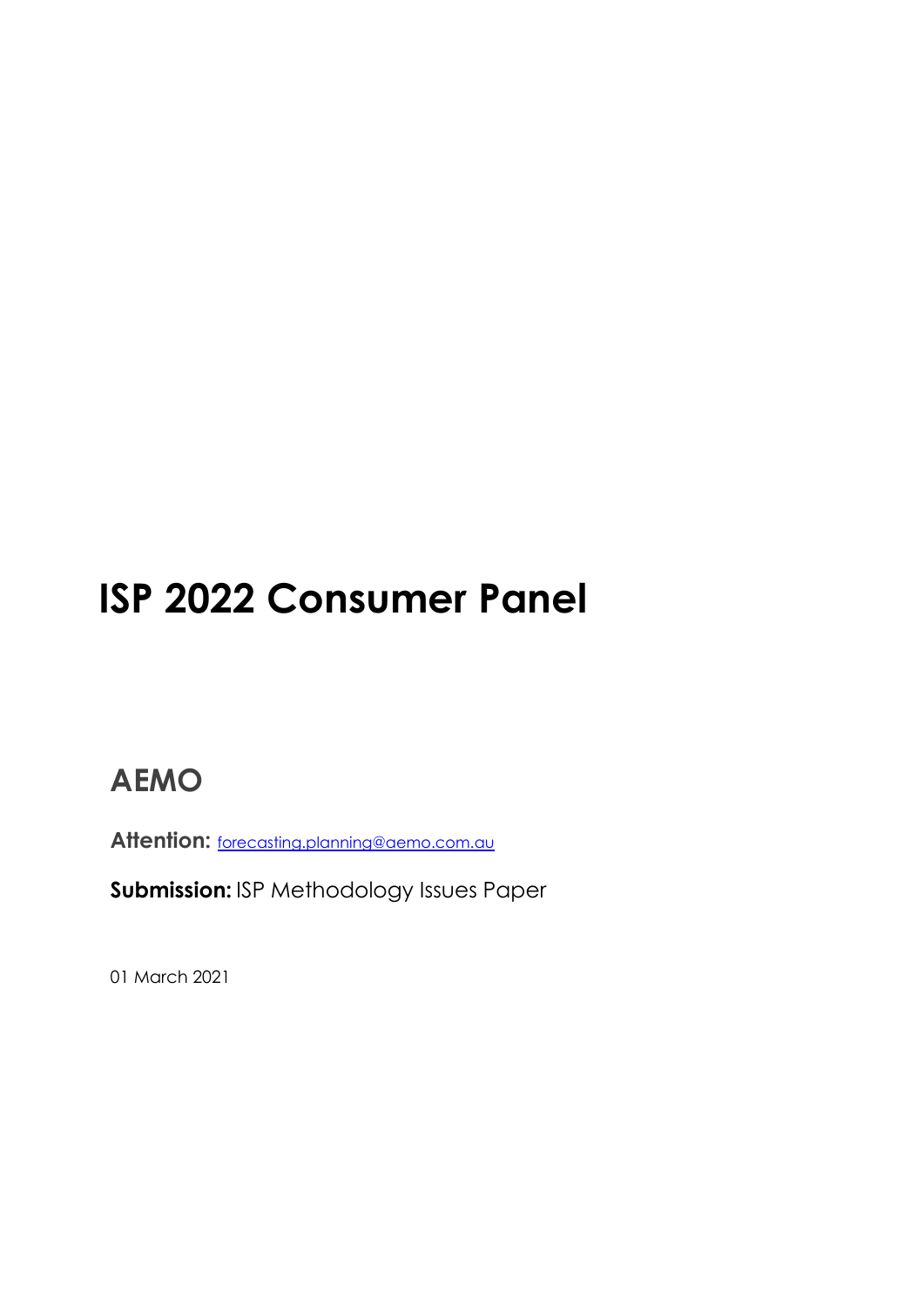## Contents

| $\mathbf{1}$ |     |  |  |
|--------------|-----|--|--|
| 2            |     |  |  |
|              |     |  |  |
|              |     |  |  |
|              |     |  |  |
|              |     |  |  |
|              | 2.3 |  |  |
|              | 2.4 |  |  |
| 3            |     |  |  |
|              | 3.1 |  |  |
|              | 3.2 |  |  |

The Consumer Panel can be contacted via ispconsumerpanel@aemo.com.au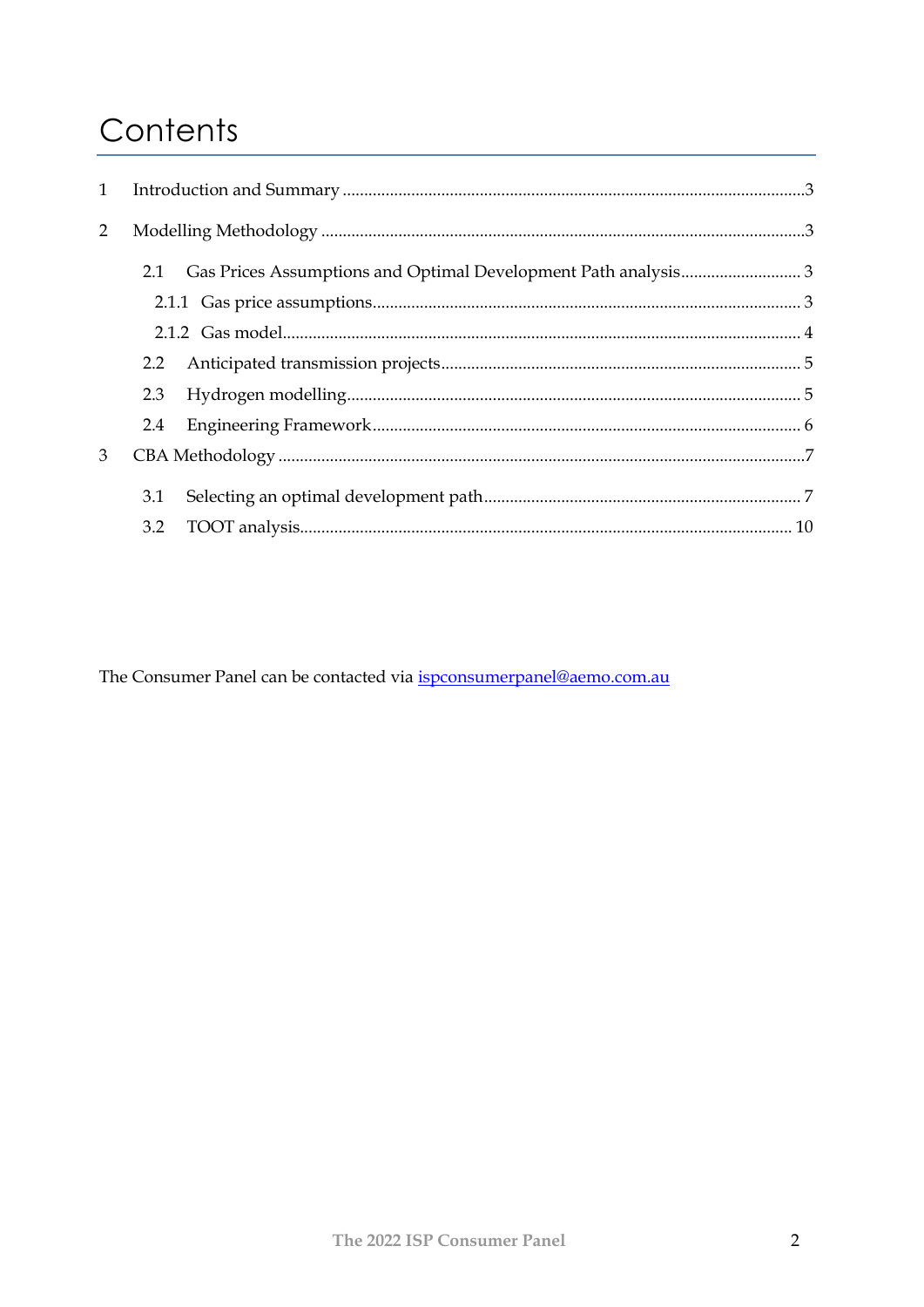## <span id="page-2-0"></span>1 Introduction and Summary

The ISP Consumer Panel has been appointed by AEMO under recent amendments to the National Electricity Rules. More information is available from the AEMO website1. We have a formal role under the rules to provide two submissions to AEMO – one on the ISP Inputs Assumptions and Scenarios Report (due mid-2021) and one on the Draft ISP (due in December 2021). We have decided to also provide this submission on the Methodology Issues Paper as well as one in February 2021 on the Draft IASR to assist AEMO's consideration of and engagement on key issues.

This short submission on the Methodology Issues Paper ('Paper') builds on a range of comments we made in our submission on the Draft IASR2. Our comments are a combination of:

- Highlighting an issue where we think greater transparency would help stakeholders better understand and contribute to the development of AEMO's methodology
- Specific suggestions on how modelling might be undertaken to meet the AER Cost Benefit Analysis (CBA) Guideline

We acknowledge Figure 1 "Navigating the ISP Process" as an important visual representation of a very complex process. We encourage AEMO to incorporate simple graphical representations as much as possible as aids and guides for stakeholder engagement.

We look forward to further discussions with AEMO on the comments and questions we raise here and how they might influence both the Modelling Methodology and CBA Methodology.

## <span id="page-2-1"></span>2 Modelling Methodology

#### <span id="page-2-2"></span>**2.1 Gas Prices Assumptions and Optimal Development Path analysis**

#### <span id="page-2-3"></span>2.1.1 Gas price assumptions

Our submission on the draft IASR highlighted the materiality of gas price forecast in developing the Optimal Development Path. We were very critical of the Consultant study that provides these gas price forecasts. Our comments included the lack of transparency around the

<sup>1</sup> [https://aemo.com.au/energy-systems/major-publications/integrated-system-plan-isp/2022](https://aemo.com.au/energy-systems/major-publications/integrated-system-plan-isp/2022-integrated-system-plan-isp/get-involved/consumer-panel) [integrated-system-plan-isp/get-involved/consumer-panel](https://aemo.com.au/energy-systems/major-publications/integrated-system-plan-isp/2022-integrated-system-plan-isp/get-involved/consumer-panel)

<sup>&</sup>lt;sup>2</sup> ISP Consumer Panel Submission available at <u>https://aemo.com.au/-</u> [/media/files/stakeholder\\_consultation/consultations/nem-consultations/2021/iasr/submissions/isp](https://aemo.com.au/-/media/files/stakeholder_consultation/consultations/nem-consultations/2021/iasr/submissions/isp-consumer-panel.pdf?la=en)[consumer-panel.pdf?la=en](https://aemo.com.au/-/media/files/stakeholder_consultation/consultations/nem-consultations/2021/iasr/submissions/isp-consumer-panel.pdf?la=en)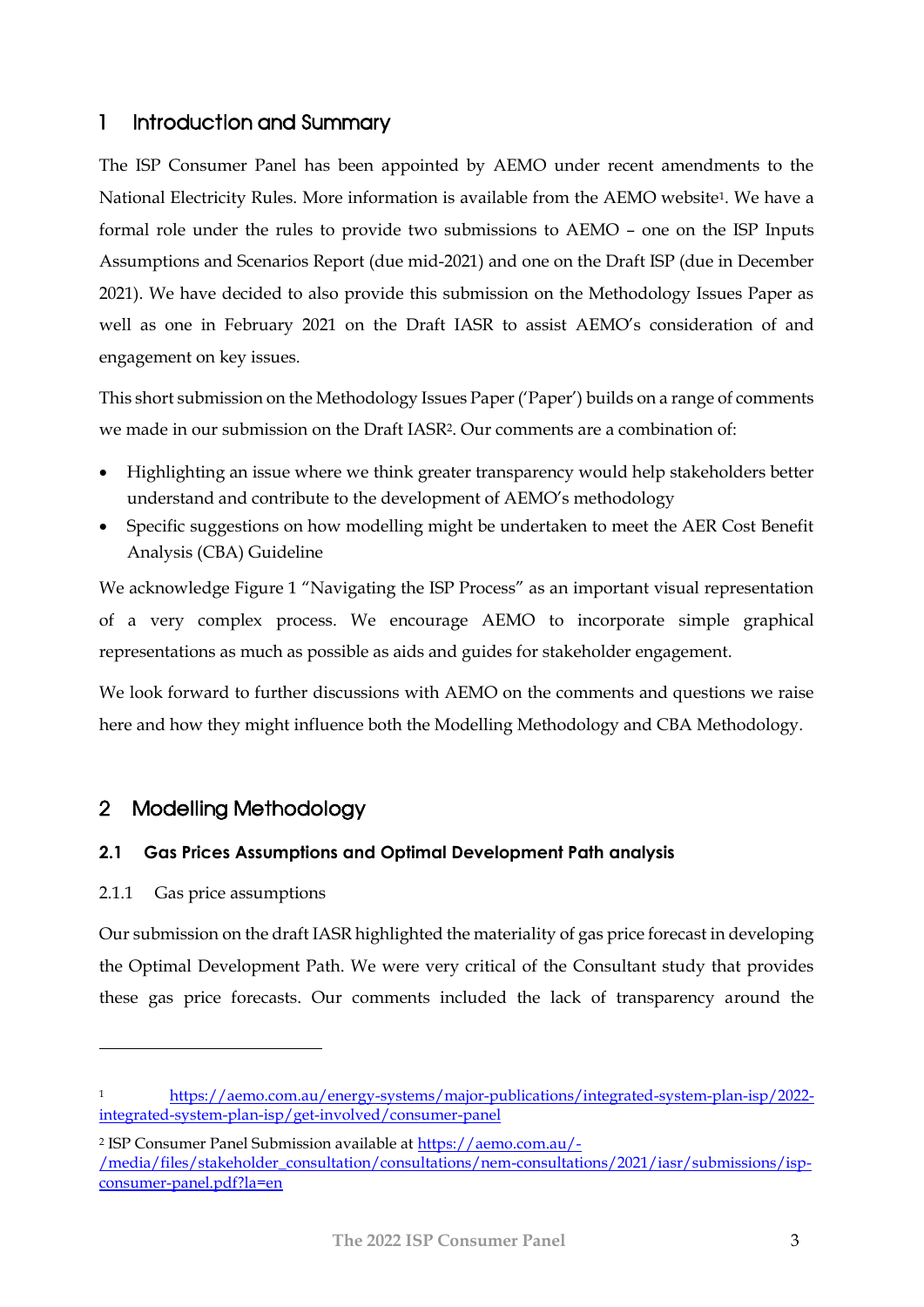assumptions and their apparent inconsistency with the same variables in other ISP modelling, the absence of any reference to recent Federal Government gas policy announcements, the misunderstanding of ACCC gas report data, the lack of an explanation of why the forecast prices had increased by so much in 6-9 months compared with the Core 2020 ISP forecast and the 'black box' on the modelling methodology.

The end result was a lack of confidence in the forecasts. Given where we are in the ISP timeline, we understand it is not possible to arrange for a second forecast. We are pleased that AEMO is planning an additional engagement meeting, though we suggest it should be in March rather than in April to give time to incorporate any changes in the forecasts. This meeting would discuss the forecasts and how the modelling might be undertaken to account for the concerns around the forecasts. Our proposal to AEMO is that this session would cover:

- LGA providing a presentation on their results/methodology;
- Compare the LGA forecasts with other published benchmarks (assuming they are available)
- How sensitivity testing might be used. For example, what would be a lower/upper bound sensitivity price for modelling? At what price would the ODP change? At what price is project X not part of the ODP?<sup>3</sup>
- Look at more details around GPG vs C&I prices recognising the changes going on in delivered GPG prices as their operating cycle changes.

We hope that budget constraints would not prevent a thorough analysis of such a key assumption and meeting the AER's Guideline requirements.

Finally, there is the general issue around using consultants to develop key inputs and assumptions. Inevitably consultants will not want to be transparent about their proprietary modelling. This requires a level of trust from both AEMO and stakeholders that the consultant's description of their methodology will be enough to engender that trust. That is not the case for the LGA report. We would suggest that AEMO, along with other market bodies, consider developing an in-house forecasting expertise in such central issues as gas prices.

#### <span id="page-3-0"></span>2.1.2 Gas model

The current approach does not have any cost-related information. As the Paper notes (p.26):

<sup>3</sup> In all cases recognising the complexity of ISP modelling, but it seems from the description in the Paper that since the TOOT analysis will (p.44) *"Determine the net market benefits of the actionable project by comparing total system costs between the ODP and the TOOT case."* That a breakeven price should be computable.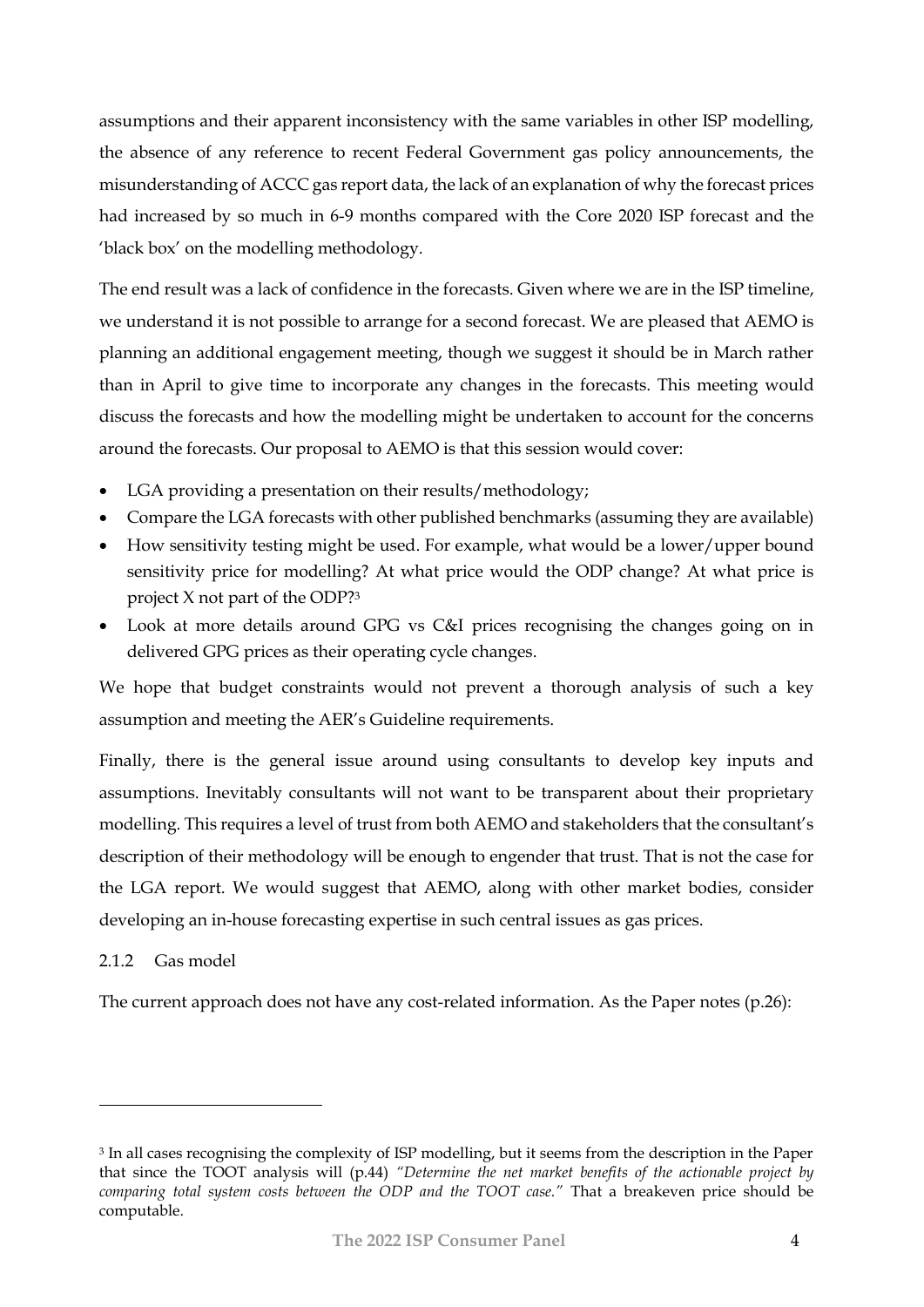"The gas supply model does not presently contain cost-related information in sufficient detail to form a reliable view on pipeline and production augmentation based on costefficiency alone. It therefore does not co-optimise pipeline expansion from a number of options like the capacity outlook model does. Instead, when a supply shortfall is reported that may be alleviated with a transmission project, the model can be used to perform sensitivity analysis to test the ability of an augmentation or suite of augmentations to restore supply sufficiency."

Our initial reaction is that this seems simplistic so we look forward to further discussions with AEMO. How does it assess the costs of a transmission augmentation to supply a gas shortfall? What are the issues that arise from this approach? How is an NPV analysis completed without this cost information?

#### <span id="page-4-0"></span>**2.2 Anticipated transmission projects**

These are defined as (p.16):

"Anticipated transmission projects are transmission augmentations that are not yet committed but are highly likely to proceed and could become committed soon. Such projects could be network or non-network augmentations and could be regulated or non-regulated assets. Because these projects are an input to ISP modelling, they cannot become actionable under the ISP framework. They are included in the ISP so their impact on other projects can be captured (their merit is not assessed)."

It is difficult to answer the consultation question without specific examples of these projects from the 2020 ISP and potential examples in the 2022 ISP. Is CopperString potentially one of these projects? If so, how would it be incorporated in the modelling?

#### <span id="page-4-1"></span>**2.3 Hydrogen modelling**

In our Draft IASR submission we concluded that there is insufficient evidence to support the assumption in the Export Superpower scenario that there will be a strong emerging hydrogen export economy assumed to start from 2030 built on a strong domestic sector. There is a long way from proving a 10% blend can work to achieving large scale replacement of natural gas with hydrogen for the domestic economy.

It is acknowledged that it is early days in hydrogen modelling and so there will be a lot of simplifications. Issues we would like to better understand in relation to the ISP Methodology include: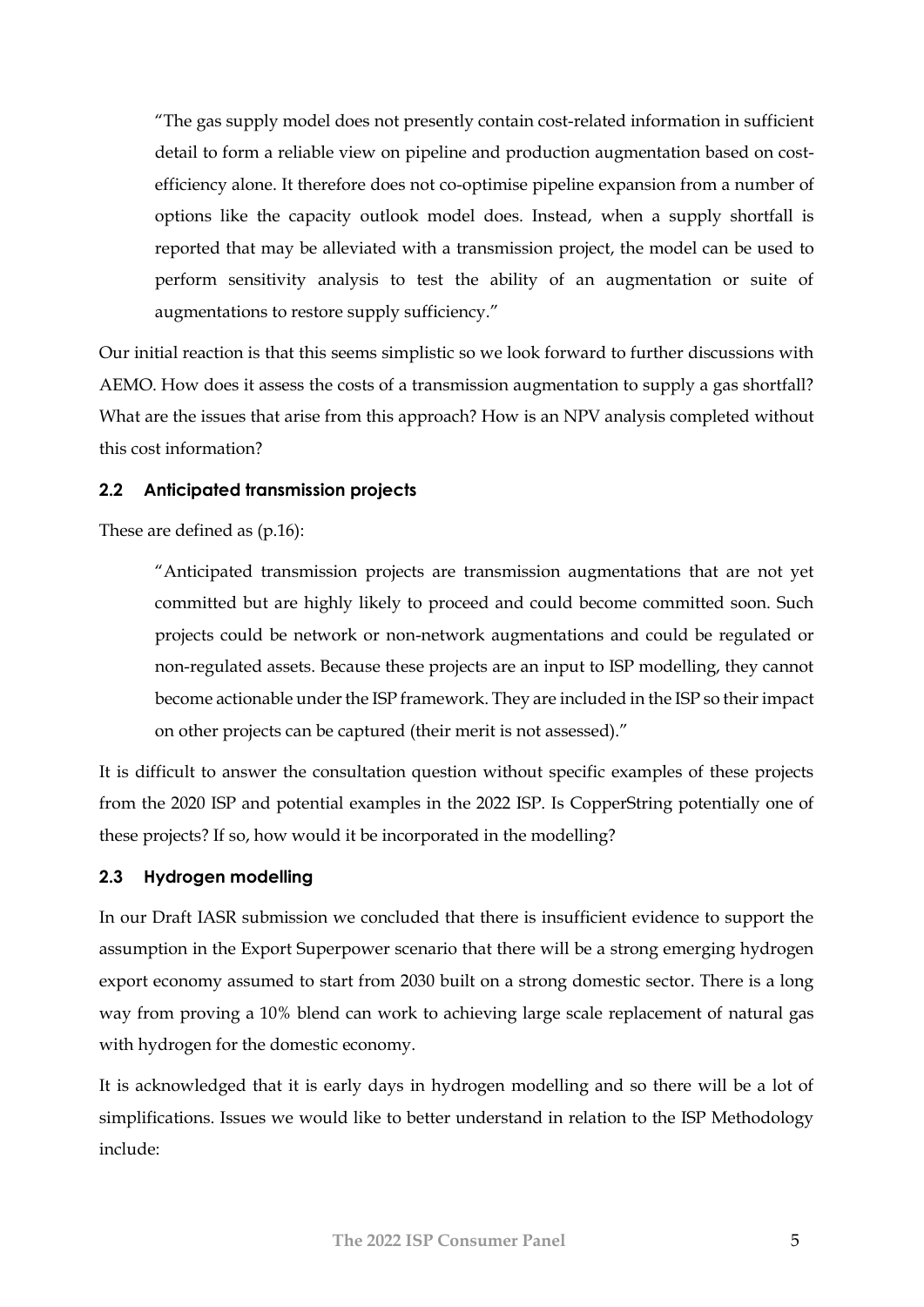- NEM hydrogen demand for export and sub-regional domestic consumption will be exogenous to the model rather than optimised within the modelling – so how will these exogenous assumptions be determined?
- "Within the capacity outlook modelling the location of the electrolyser loads within each sub-region would be co-optimised with current REZ generation expansion and the development of associated network" (p. 23). Does this mean that availability of water and hydrogen transport are not factors in location of electrolyser location; if they are, how will the modelling take those factors into account?
- This question is also relevant to the comment on hydrogen storage (p.24)

"For domestic-driven electrolysers, AEMO proposes assuming that there would be sufficient storage in the distribution pipelines and the new electrolyser plant to manage daily variances in demand, similar to the way in which linepack is currently managed by gas and pipeline operators. AEMO is exploring the ability to incorporate hydrogen storage into the capacity outlook modelling."

It would be helpful to get more information on how this assumption was arrived at. Given it seems the gas transmission system will not be used (embrittlement risk?) it seems to assume that electrolysers will be located next to a gas distribution system. But REZs are often not next to existing gas distribution networks and the small regional gas distribution networks that may be close to REZs are likely to have limited linepack. What are the assumptions around trends in blending (natural gas/hydrogen) over time and what is the basis for these assumptions?

The assumptions around the location of electrolysers for domestic use is not clear. Are they associated in any way with export focussed electrolysers at ports?

We are concerned that the conclusions of the Export Superpower scenario will be the focus of debate and advocacy, not the constraints on the results from the simplistic modelling. This is why the scenarios weighting is important. Simplistic modelling is less of an issue if the scenario has a low weighting.

#### <span id="page-5-0"></span>**2.4 Engineering Framework**

We note that there are a number of matters raised in the Modelling Methodology section that we expect to overlap with AEMO's Engineering Framework Program4.

Further, in Section 2.5 "Engineering Assessment", the Paper proposes some Amendments to the Assessment that reflect issues raised in submissions to the Draft IASR, including ours:

<sup>4</sup> <https://aemo.com.au/en/initiatives/major-programs/engineering-framework>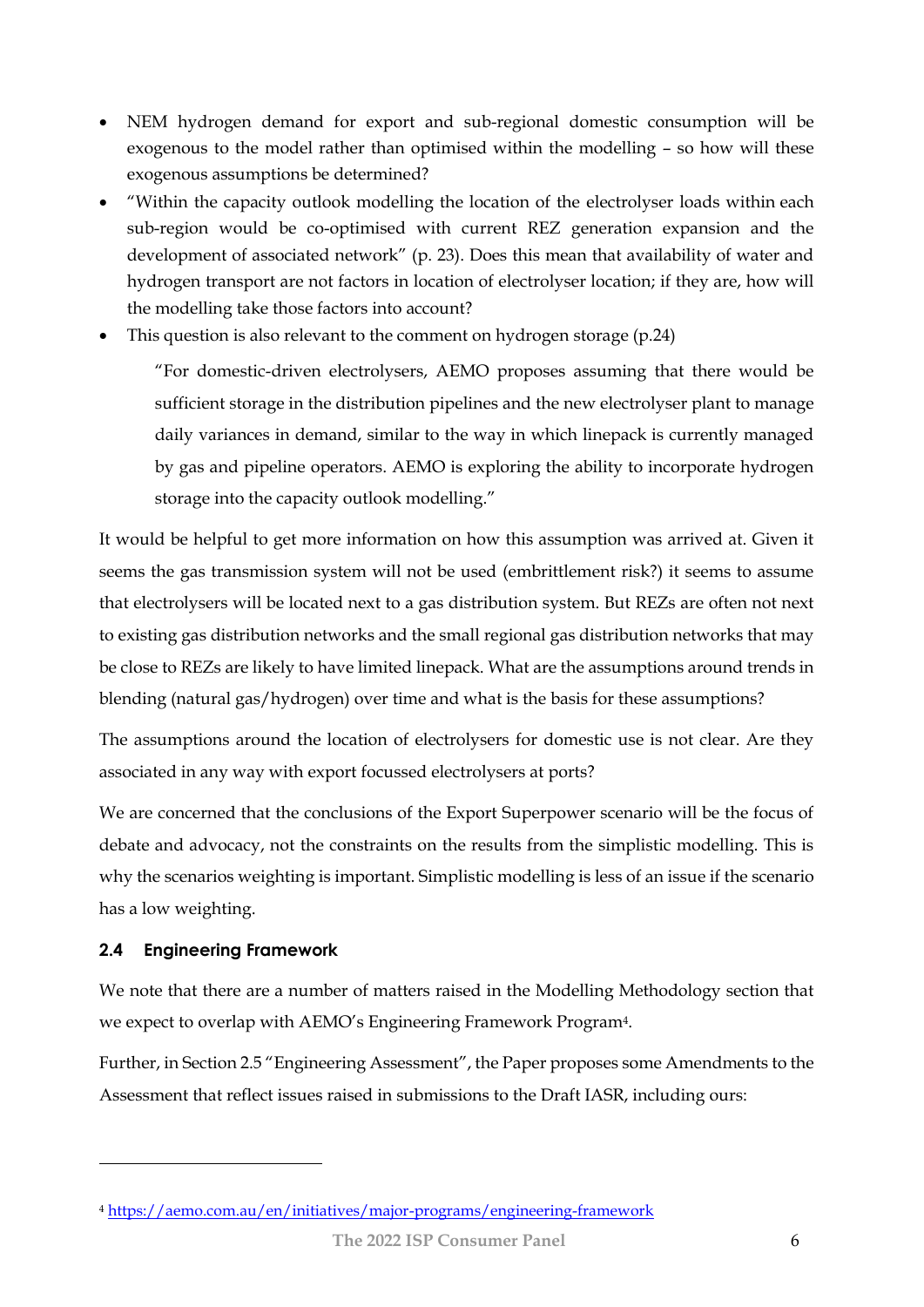- Infrastructure delivery and the cost of transmission: we encourage consideration of project staging and sequencing to "smooth" out the demand for new transmission infrastructure in order to lower construction costs (p35).
- Distribution Network we agree with other stakeholders that greater co-optimisation between transmission and Distribution investment is needed. We encourage AEMO and DNSPs to engage actively on the role of the Distribution Networks in meeting demand and providing system services as part of the "whole of system" plan that is the ISP (p35). We also note that the support of Energy Networks Australia (ENA) in their submission to the Draft IASR5:

"ENA agrees with the paper that distribution networks represent a missing piece of the forecasting puzzle and given the rising penetration of DER devices connecting to the larger system via the distribution network this makes sense."

## <span id="page-6-0"></span>3 CBA Methodology

We note that this part of the ISP Methodology involves numerous opportunities to reflect consumer preferences and to allocate risks to consumers.

For example, the question at page 42 in relation to selecting the Optimal Development Path (ODP), "Do you consider that the risk appetite for consumers is such that …", is an important framing. We encourage AEMO to continue engaging directly with consumer stakeholders on the issues raised.

### <span id="page-6-1"></span>**3.1 Selecting an optimal development path**

AEMO is proposing two approaches to selecting the optimal development path.

- As required under the AER CBA Guideline, one mandated approach is scenario-weighting based on a risk neutral decision making approach. The economic benefits of each candidate development path are weighted according to the relative likelihood of each scenario occurring.
- 'Least regrets' or 'least worst regrets' which was used in the 2020 ISP

We had expected more discussion in the Paper around how AEMO is approaching the development of scenario weightings. There was a brief mention in the Draft IASR (p.21) where AEMO invited stakeholders to provide their views on the likelihood of the possible futures encompassed in the proposed scenarios. And there was [a survey](https://aemo.com.au/consultations/current-and-closed-consultations/2021-planning-and-forecasting-consultation-on-inputs-assumptions-and-scenarios) on AEMO's website asking for qualitative comments on scenario likelihood. We look forward to AEMO publishing the results.

<sup>5</sup> [https://aemo.com.au/consultations/current-and-closed-consultations/2021-planning-and](https://aemo.com.au/consultations/current-and-closed-consultations/2021-planning-and-forecasting-consultation-on-inputs-assumptions-and-scenarios)[forecasting-consultation-on-inputs-assumptions-and-scenarios](https://aemo.com.au/consultations/current-and-closed-consultations/2021-planning-and-forecasting-consultation-on-inputs-assumptions-and-scenarios)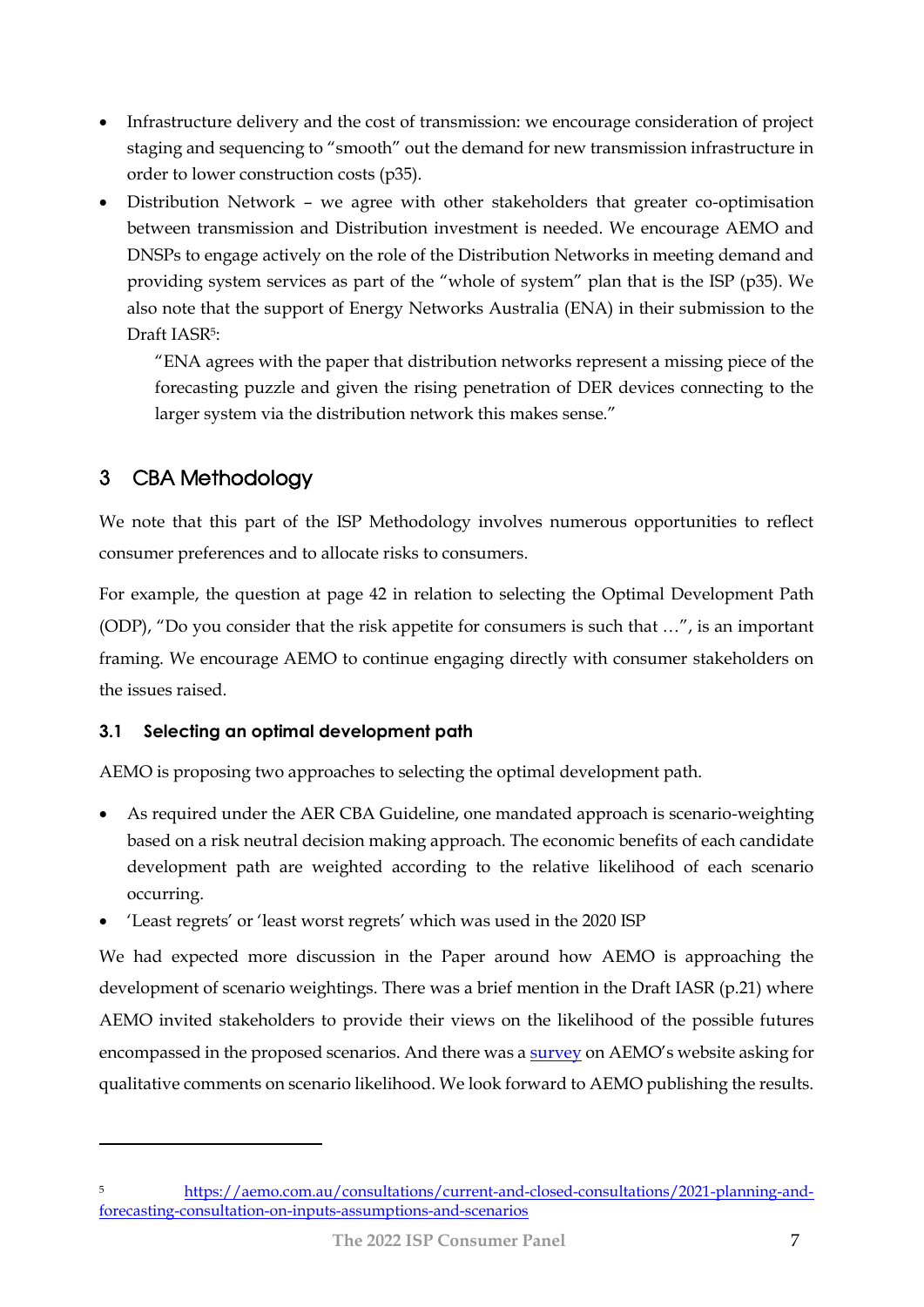The Paper notes that:

"The AER's CBA guidelines require AEMO to rank the CDPs based on the scenarioweighted approach, but allow AEMO to use an alternative approach (such as LWR) and professional judgement to select the ODP.

The choice of approach AEMO will use in the ISP is necessarily reliant on the outcomes and risks observed in the market modelling. The approach selected, and AEMO's justifications in doing so, will be documented in the Draft ISP to provide the opportunity for stakeholders to provide feedback. Any deviation from the scenario-weighted approach would clearly explain how the decision balances risks for consumers, and the potential cost associated with selecting the ODP based on the LWR approach compared to the scenario-weighted approach."

We hope that this does not mean that AEMO is going to wait until publication of the Draft ISP to explain who it has selected the scenario weightings. They should be consulted on now as part of finalising the Methodology. We appreciate that scenario weightings are likely to be difficult to determine and relatively subjective, but this makes it even more important that AEMO explains and consults on how it proposes to select those weightings.

We believe that an approach that fails to engage in detailed consultation in the context of finalising the ODP will not meet the requirements set out in the AER Guidelines.

The issue of scenario weightings will be particularly important given submissions by some stakeholders on the draft IASR that express the view that AEMO's central scenario largely represents a 'no policy change' scenario rather than a best estimate of the most likely future. Unless AEMO amends how the scenarios consider government policies and decarbonisation, there is a risk that the central scenario is not the most likely scenario and should be given a lower weighting than some other scenarios. We note that the rules and the AER's CBA Guidelines require AEMO to identify one scenario as 'the most likely scenario' for the purposes of clause 5.22.5(e)(3) of the NER, even if multiple scenarios were assigned the same weight under the scenario-weighted approach.

The approach to selecting the ODP and assigning weightings should also explicitly consider linkages to the RIT-T process and the extent to which it promotes consistency between the analysis used by AEMO in the ISP and TNSPs in RIT-Ts for actionable ISP projects. While AEMO has considerable flexibility in how it uses scenarios and weights them to select the ODP, TNSPs have significantly less flexibility in resulting RIT-Ts. In particular, under the AER's CBA Guidelines (pp. 12, 47 and 58):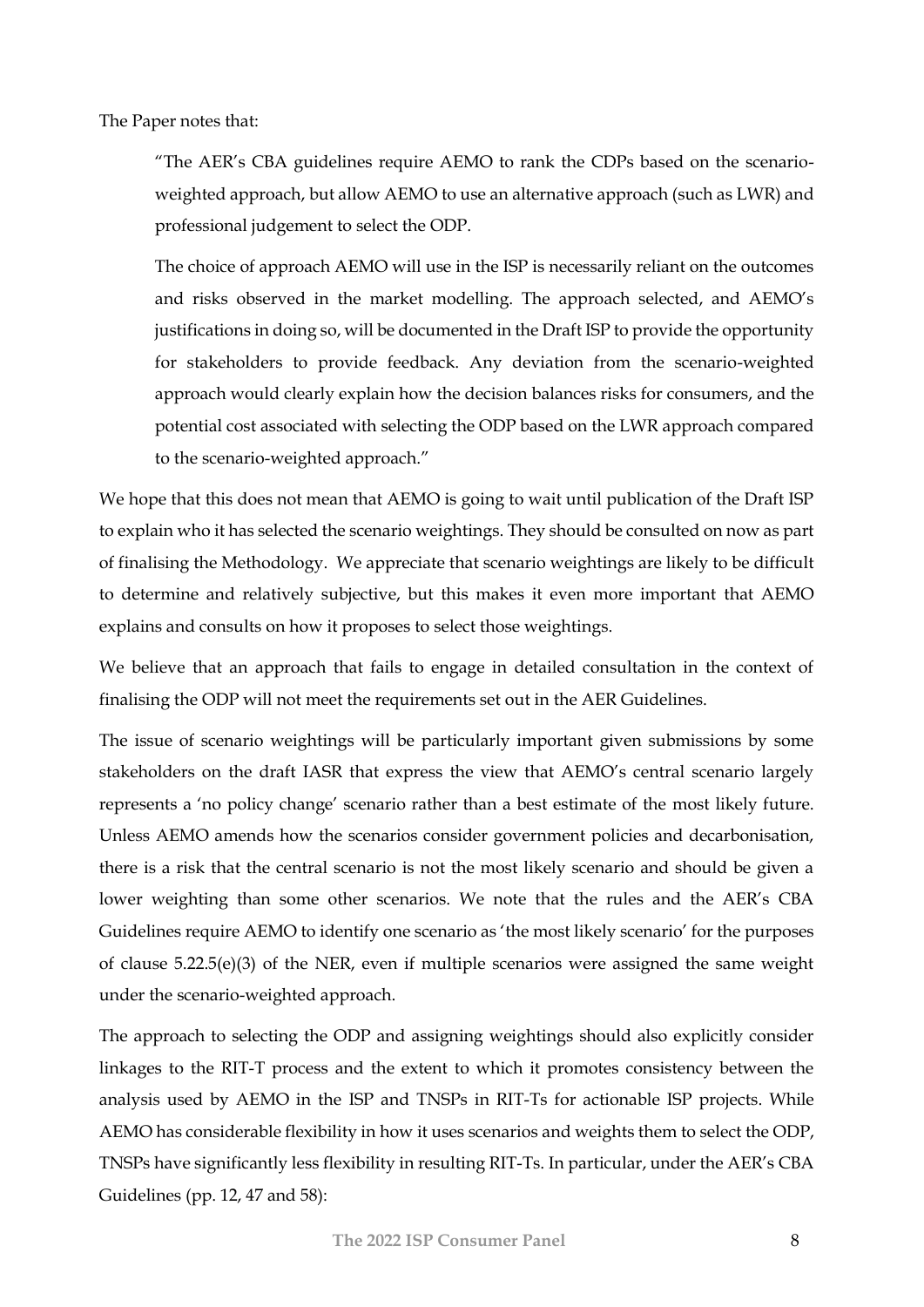- AEMO must 'assign one or more scenarios to each actionable ISP project that will be used by the relevant RIT-T proponent in applying the RIT-T to that project'.
- In performing the RIT-T, the TNSP must only consider those scenarios and must assign a weight of zero to all other ISP scenarios.
- AEMO must assign 'a likelihood-based weight to each scenario if more than one scenario is assigned to a given actionable ISP project.' These weights 'must be proportional to the weights used by AEMO in presenting a risk neutral decision making approach, as part of the framework for selecting an optimal development path' even if AEMO has selected the optimal development path based on an alternative decision making approach.
- This means that even if AEMO selects the ODP using a framework other than the scenarioweighted approach, it must still advise TNSPs which scenarios they can consider and must assign weights to those scenarios that are consistent with the weights it determined as part of the scenario-weighted approach. As a result, the scenario weightings will be critical for the resulting RIT-Ts even if they are not ultimately relied on by AEMO in the ISP.

The Paper also asks for comments on whether another approach would 'provide a more appropriate, considered framework for assessing benefits and investment risk' (p. 42). It is difficult to answer this question given the Paper does not discuss any other alternatives that have been considered by AEMO.

We would encourage AEMO to explain whether there are any other alternatives that it has considered and what it views as the advantages and disadvantages of each approach. For example:

- the National Grid approach<sup>6</sup> concluded that single year regret analysis is the best way to evaluate the needs of the UK electricity transmission system.
- we would encourage AEMO to consider whether there is a role for more qualitative tools to assess the key risks involved in each development path, eg their sensitivity to changes in key inputs, the level of project risk involved or the extent to which they rely on benefits that do not accrue until well into the future. However, as noted above, such an approach may lead to greater risks of inconsistency between the ISP and resulting RIT-Ts.

We recognise that any approach will involve subjective judgements. A development path that is seen to be "optimal" using a range of assessment methods would give consumers more confidence that it is indeed the ODP.

<sup>6</sup> National Grid ESO "Network Options Assessment Methodology Review" March 2017 [https://www.nationalgrid.com/sites/default/files/documents/NOA%20Methodology%20Review%2](https://www.nationalgrid.com/sites/default/files/documents/NOA%20Methodology%20Review%202017.pdf) [02017.pdf](https://www.nationalgrid.com/sites/default/files/documents/NOA%20Methodology%20Review%202017.pdf)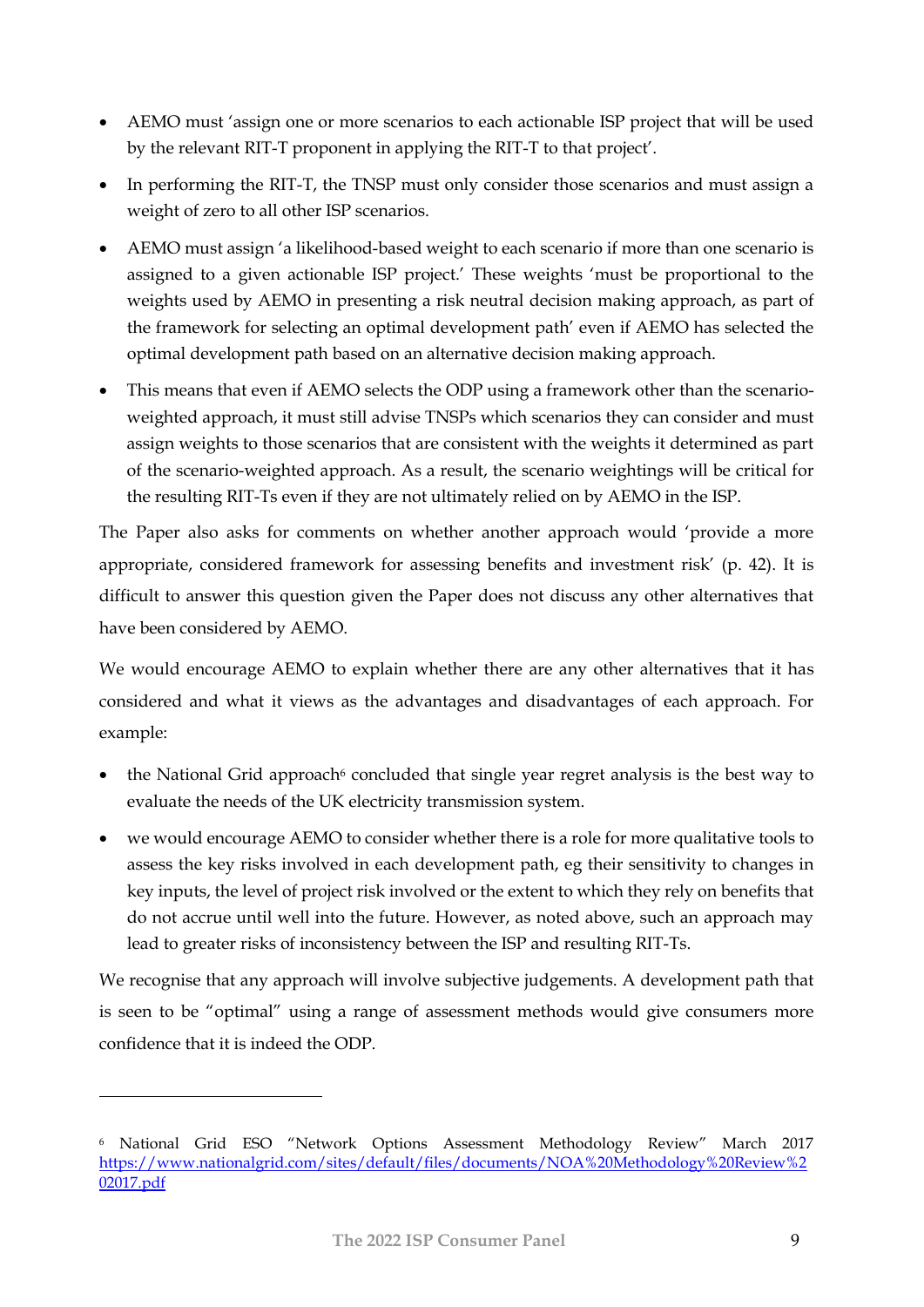#### <span id="page-9-0"></span>**3.2 TOOT analysis**

When the decision was made to remove the AER review process under 5.16.6, it was replaced by a range of measures including the establishment of the ISP Consumer Panel and the implementation of the 'feedback loop'. Under Section 3.5.3 of the AER Cost Benefit Analysis [Guideline](https://www.aer.gov.au/system/files/AER%20-%20Cost%20benefit%20analysis%20guidelines%20-%2025%20August%202020.pdf) a TNSP cannot submit a contingent project application in relation to an actionable ISP project without first obtaining written confirmation form AEMO that the project:

- Addresses the relevant identified need and aligns with the ODP in the most recent ISP, and
- The cost of the preferred option does not change the status of the actionable ISP project as part of the ODP.

The capex cost in the contingent project application cannot exceed the capital cost used in the AEMO feedback loop analysis. So far there has only been one project that has been subject to the feedback loop – VNI Minor which [passed the test.](https://www.aer.gov.au/system/files/AER%20-%20Cost%20benefit%20analysis%20guidelines%20-%2025%20August%202020.pdf)

This still left consumers with a concern. If the feedback analysis was completed on the basis of the projects in the optimal development path as a package then even though the higher capex costs of the individual project may mean it has negative net benefits as a standalone project, these could be offset by positive net benefits form the other projects in the ODP so overall the ODP is still optimal.

The take one out at a time (TOOT) process is designed to address this concern with the analysis able to  $(p.44)$ :

"Determine the net market benefits of the actionable project by comparing total system costs between the ODP and the TOOT case."

We consider that the TOOT analysis is a useful addition that will go some way to addressing this concern. However, there are limitations in this approach that should be acknowledged when determining how much weight to place on its outcomes.

A key limitation of the TOOT analysis is that it compares (1) the net market benefits with the actionable project included in the ODP and (2) the net market benefits with the actionable project removed but nothing substituted in its place. This will assess the benefits of the actionable project compared with a 'do nothing' counterfactual. However, it will not assess the benefits compared with a more realistic counterfactual of substituting the project for a lower cost alternative.

For example, if the capex costs of a large interconnector project increase significantly, the project may still pass the TOOT test because the net market benefits are higher with the interconnector